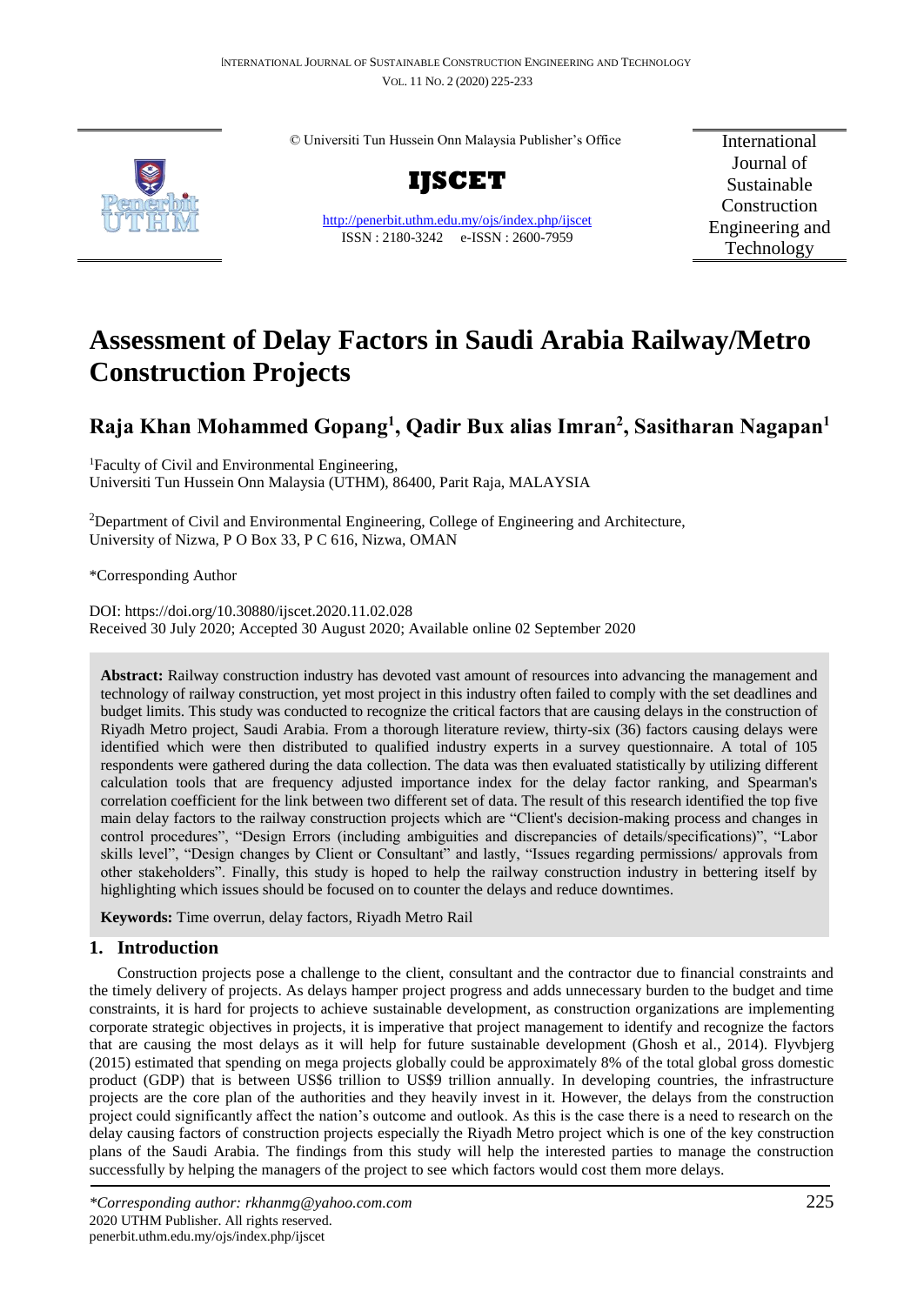Raja Gopang et al., International Journal of Sustainable Construction Engineering and Technology Vol. 11 No. 2 (2020) p. 225-233

## **2. Literature Review**

Gunduz et.al 2015 defined delay as not achieving the desired project progress in the duration stated as per contract agreement. While, researchers define that it as the unforeseen uncertainty in the construction phase of projects (Hossen et al 2015), (Gardezi, et al 2014). While another researcher describes construction delays to be the challenges of project execution (Van et al 2016) and numerous researchers have recognized delays as "time overrun, which caused extension of time to complete construction projects" (Gardezi, et al 2014), (Marzouk and El-Rasas 2014), (Assaf and Al-Hejji 2006). Al-Kharashi and Skitmore (2009) described how project delays result in the loss of revenue and deliverables since the workers are idle but are required to remain on the project and therefore unable to work on other construction projects (Al-Kharashi and Skitmore, 2009). The delays to the construction of projects affect the industry across the globe and often viewed as the most challenging construction issue (Gardezi, et al 2014), (Van et al 2016), (Senouci et al 2016). Despite this, the construction industry is still able to maintain a higher share of expenditure in most developing countries' economy as it is vital for the nation infrastructure growth (Van et al 2016). As this is the case, time overrun may bring about late project completion, expanded cost, loss of efficiency, and lowered construction quality which shows the importance to investigate issue as it will hamper the growth of a nation (Gunduz and Yahya, 2018). Additionally, the advantage lost by the company would cost other opportunities or different tasks lost and missing out due to its project delay. In year 2018, Saudi Arabia's Ministry of Municipal and Rural Affairs (MOMRA), published a fact sheet of construction projects of the country which detailed out that approximately 75% of projects were delayed and exceeded the stated duration in the contract. While Al-ghafly, stated that on average, 39% additional time were required to complete the projects in the country (Al-ghafly 1999). Consequently, Faridi and El-Sayegh (2006) described that the Kingdom of Saudi Arabia reported that out of 2,379 construction projects, 952 of these projects have experienced delay which are approximately 40% of those projects (Faridi and El-Sayegh 2006). In the Saudi Arabia Eastern region, Assaf and Al-Hejji (2006) conducted a study on project delays and found that 70% of projects experienced delays and the approximate delays duration in time were recorded to be between 10-30% of the estimated time (Assaf and Al-Hejji, 2006). Hence, this shows that the Saudi Arabia construction industry continues to suffer from poor performance from projects unable to meet the deadlines and the set budget (Alsuliman et al 2012).

## **2.1 Causes of Construction Delays**

A comprehensive literature review was carried out for this research and managed to list a number of delay factors that are contributing to project delays which are shown as table 1.

| No             | <b>Delay Factors</b>                                                                            | <b>References</b>                                                                                                                                                                                                                                                                                                      |
|----------------|-------------------------------------------------------------------------------------------------|------------------------------------------------------------------------------------------------------------------------------------------------------------------------------------------------------------------------------------------------------------------------------------------------------------------------|
| 1              | Inaccurate supplemental design information                                                      | (Alwi and Hampson, 2003) (Enshassi et al 2009) (Ogunlana<br>1996)                                                                                                                                                                                                                                                      |
| $\overline{2}$ | Construction site conditions (location, Harvest)<br>time, Hot and cold, etc.)                   | (Alwi and Hampson, 2003) (Enshassi et al 2009) (Ogunlana<br>1996) (Kaming et al 1997), (Elinwa and Joshua 2001)<br>(Ahmed et al 2002), (Chan and Kumaraswamy 2002), (Odeh<br>and Battaineh 2002), (Al-Najjar, 2008), (Orangi et al 2011),<br>(Sweis et al 2008) (Imran Latif 2019), (Alias Imran Latif et al<br>2020). |
| $\overline{3}$ | Clients' decision-making process and change<br>control procedures                               | (Alwi and Hampson, 2003) (Enshassi et al 2009) (Ogunlana<br>1996), (Ahmed et al 2002), (Odeh et al 2002), (Al-Najjar<br>2008), (Sweis et al 2008) (Mahamid, 2017), (Chan et al 2013)<br>(Zaneldin 2006) (Imran Latif 2019), (Alias Imran Latif et al<br>$2020$ ).                                                      |
| 4              | Insufficient communication between the<br>owner(s) and the consultant(s)                        | (Al-Najjar 2008), (Orangi et al 2011), (Sweis et al 2008),<br>(Mahamid 2017), (Zaneldin 2006), (Le-Hoai et al 2008),<br>(Imran Latif 2019), (Alias Imran Latif et al 2020).                                                                                                                                            |
| 5              | Design team experience                                                                          | (Alwi and Hampson, 2003), (Enshassi et al 2009), (Al-Najjar<br>2008), (Sweis et al 2008), (Ogunlana et al1996)                                                                                                                                                                                                         |
| 6              | Design Errors and delays (including ambiguities<br>and discrepancies of details/specifications) | (Alwi and Hampson, 2003), (Enshassi et al 2009), (Ogunlana<br>1996), (Chan and Kumaraswamy 2002) (Orangi et al 2011),<br>(Le-Hoai et al 2008), (Abdul-Rahman et al 2006)                                                                                                                                               |
| $\tau$         | Issues regarding permissions/ approvals from<br>other stakeholders                              | (Al-Najjar 2008), (Orangi et al 2011), (Imran Latif 2019),<br>(Alias Imran Latif et al 2020).                                                                                                                                                                                                                          |
| 8              | External work due to public agencies,<br>Government regulation                                  | (Enshassi et al 2009), (Al-Najjar 2008), (Sweis et al 2008),                                                                                                                                                                                                                                                           |
| 9              | Delivery of material                                                                            | (Alwi and Hampson, 2003), (Enshassi et al 2009), (Ogunlana<br>1996), (Kaming et al 1997), (Elinwa and Joshua 2001),                                                                                                                                                                                                    |

#### **Table 1 - Construction delay factors**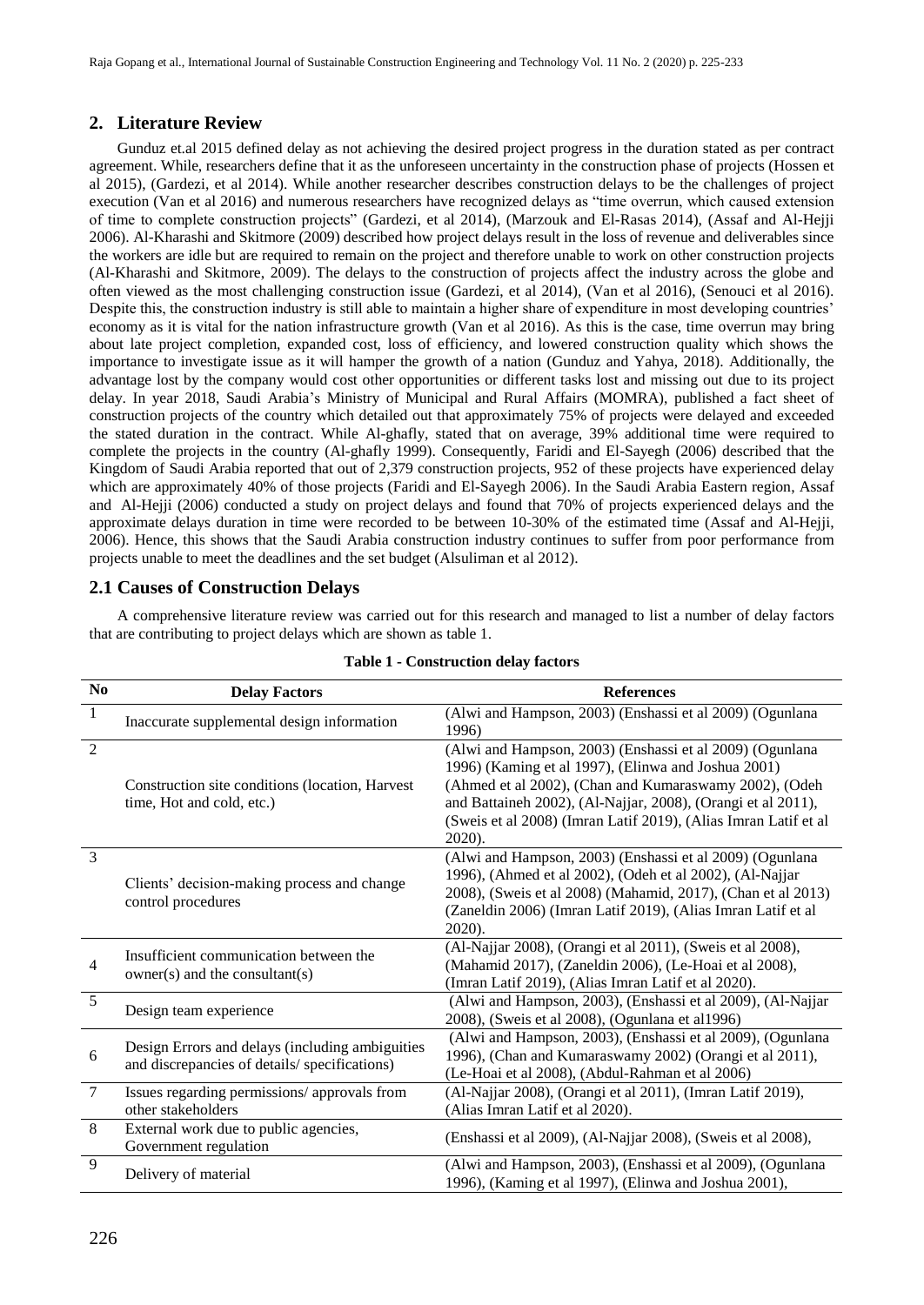| $\mathbf{N}\mathbf{o}$ | <b>Delay Factors</b>                                  | <b>References</b>                                                                                                                                                                                                                                                                                                                          |  |  |
|------------------------|-------------------------------------------------------|--------------------------------------------------------------------------------------------------------------------------------------------------------------------------------------------------------------------------------------------------------------------------------------------------------------------------------------------|--|--|
|                        |                                                       | (Ahmed et al 2002), (Ogunlana et al 1996), (Kazaz et al 2012)<br>(Imran Latif 2019), (Alias Imran Latif et al 2020).                                                                                                                                                                                                                       |  |  |
| $10\,$                 | Poor procurement programming of materials             | (Ogunlana et al 1996), (Abdul-Rahman et al 2006), (Imran<br>Latif 2019), (Alias Imran Latif et al 2020).                                                                                                                                                                                                                                   |  |  |
| 11                     | Storage of materials                                  | (Alwi and Hampson, 2003), (Le-Hoai et al 2008), (Le-Hoai et<br>al 2008), (Kazaz et al 2012) (Imran Latif 2019), (Alias Imran<br>Latif et al 2020).                                                                                                                                                                                         |  |  |
| 12                     | Low quality of materials                              | (Alwi and Hampson, 2003) (Enshassi et al 2009) (Imran Latif<br>2019), (Alias Imran Latif et al 2020).                                                                                                                                                                                                                                      |  |  |
| 13                     | Material supply monopoly                              | (Al-Najjar 2008), (Orangi et al 2011) (Sweis et al 2008)                                                                                                                                                                                                                                                                                   |  |  |
| 14                     | Lack of technical skill                               | (Odeh et al 2002) (Al-Najjar 2008), (Sweis et al 2008),<br>(Ogunlana et al1996), (Zaneldin 2006) (Kazaz et al 2012)<br>(Imran Latif 2019), (Alias Imran Latif et al 2020).                                                                                                                                                                 |  |  |
| 15                     | Labor skills level                                    | (Alwi and Hampson, 2003), (Enshassi et al 2009), (Ogunlana<br>1996), (Kaming et al 1997), (Ahmed et al 2002), (Chan and<br>Kumaraswamy 2002) (Odeh et al 2002) (Al-Najjar 2008),<br>(Sweis et al 2008), (Mahamid 2017), (Ogunlana et al1996),<br>(Zaneldin 2006) (Kazaz et al 2012) (Imran Latif 2019), (Alias<br>Imran Latif et al 2020). |  |  |
| 16                     | Availability of labor                                 | (Alwi and Hampson, 2003), (Enshassi et al 2009), (Ogunlana<br>1996), (Kaming et al 1997), (Ahmed et al 2002), (Chan and<br>Kumaraswamy 2002) (Odeh et al 2002) (Al-Najjar 2008),<br>(Sweis et al 2008), (Mahamid 2017), (Zaneldin 2006) (Kazaz<br>et al 2012) (Imran Latif 2019), (Alias Imran Latif et al 2020).                          |  |  |
| 17                     | Productivity of labor                                 | (Alwi and Hampson, 2003), (Enshassi et al 2009), (Ogunlana<br>1996), (Kaming et al 1997), (Ahmed et al 2002), (Chan and<br>Kumaraswamy 2002) (Odeh et al 2002) (Al-Najjar 2008),<br>(Sweis et al 2008), (Mahamid 2017), (Zaneldin 2006) (Kazaz<br>et al 2012) (Imran Latif 2019), (Alias Imran Latif et al 2020).                          |  |  |
| 18                     | Equipment quality                                     | (Alwi and Hampson, 2003), (Enshassi et al 2009), (Elinwa<br>and Joshua 2001), (Ahmed et al 2002), Odeh et al 2002)<br>(Sweis et al 2008), (Mahamid 2017), (Ogunlana et al1996),<br>(Abdul-Rahman et al 2006), (Imran Latif 2019), (Alias Imran<br>Latif et al 2020).                                                                       |  |  |
| 19                     | Equipment breakdown                                   | (Alwi and Hampson, 2003), (Enshassi et al 2009), (Ogunlana<br>1996), (Kaming et al 1997), (Elinwa and Joshua 2001), Odeh<br>et al 2002) (Sweis et al 2008), (Abdul-Rahman et al 2006),<br>(Kazaz et al 2012)                                                                                                                               |  |  |
| 20                     | Equipment maintenance                                 | (Alwi and Hampson, 2003), (Enshassi et al 2009), (Ogunlana<br>1996), (Kaming et al 1997), (Elinwa and Joshua 2001),<br>(Ahmed et al 2002), (Kaming et al 1997), (Elinwa and Joshua<br>2001), Odeh et al 2002) (Sweis et al 2008),                                                                                                          |  |  |
| 21                     | Inaccurate prediction of equipment production<br>rate | (Ogunlana 1996), (Kaming et al 1997), (Sweis et al 2008),<br>(Ogunlana et al1996),                                                                                                                                                                                                                                                         |  |  |
| 22                     | Delay in payment                                      | (Alwi and Hampson, 2003), (Enshassi et al 2009), (Ogunlana<br>1996), (Kaming et al 1997), (Ahmed et al 2002), (Chan and<br>Kumaraswamy 2002) (Odeh et al 2002) (Al-Najjar 2008),<br>(Sweis et al 2008), (Mahamid 2017), (Zaneldin 2006) (Kazaz<br>et al 2012) (Imran Latif 2019), (Alias Imran Latif et al 2020).                          |  |  |
| 23                     | Contractor's financial problems                       | (Odeh et al 2002) (Sweis et al 2008), (Ogunlana et al1996),<br>(Zaneldin 2006) (Kazaz et al 2012) (Imran Latif 2019), (Alias<br>Imran Latif et al 2020).                                                                                                                                                                                   |  |  |
| 24                     | Poor Site Management                                  | (Alwi and Hampson, 2003), (Enshassi et al 2009), (Ogunlana<br>1996), (Kaming et al 1997), (Ahmed et al 2002), (Chan and<br>Kumaraswamy 2002) (Odeh et al 2002) (Al-Najjar 2008),<br>(Sweis et al 2008), (Mahamid 2017), (Zaneldin 2006) (Kazaz<br>et al 2012) (Imran Latif 2019), (Alias Imran Latif et al 2020).                          |  |  |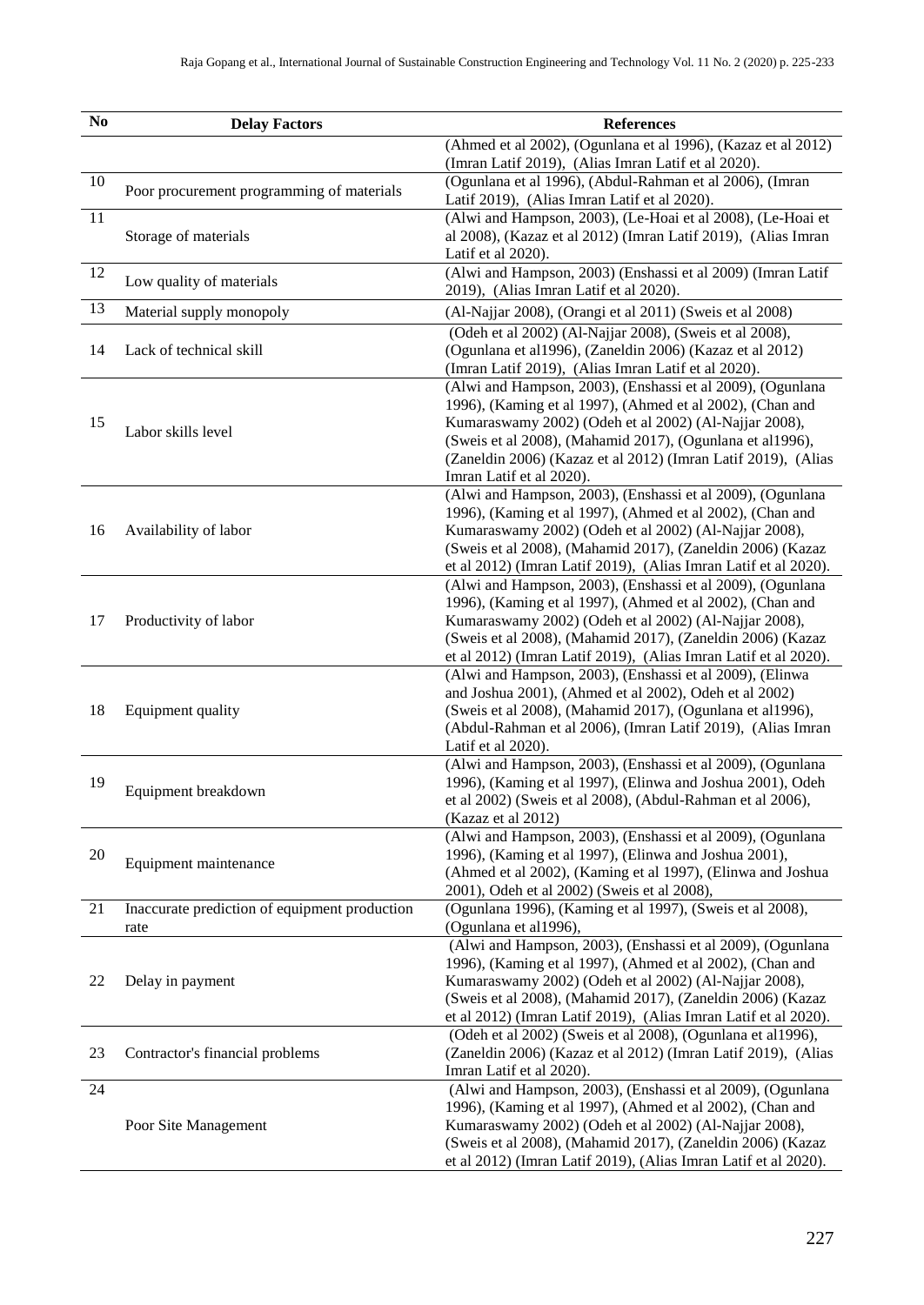| N <sub>0</sub>  | <b>Delay Factors</b>                                                                | <b>References</b>                                                                                                                                                                                                                                                                                                 |
|-----------------|-------------------------------------------------------------------------------------|-------------------------------------------------------------------------------------------------------------------------------------------------------------------------------------------------------------------------------------------------------------------------------------------------------------------|
| 25              | Defective work/Rework                                                               | (Alwi and Hampson, 2003), (Enshassi et al 2009), (Ogunlana<br>1996), (Kaming et al 1997), (Ahmed et al 2002), (Chan and<br>Kumaraswamy 2002) (Odeh et al 2002) (Al-Najjar 2008),<br>(Sweis et al 2008), (Mahamid 2017), (Zaneldin 2006) (Kazaz<br>et al 2012) (Imran Latif 2019), (Alias Imran Latif et al 2020). |
| 26              | Inappropriate construction methods                                                  | (Alwi and Hampson, 2003), (Kazaz et al 2012)                                                                                                                                                                                                                                                                      |
| 27              | Testing and acceptance criteria of Consultant                                       | (Alwi and Hampson, 2003), (Enshassi et al 2009), (Ogunlana<br>1996), (Kaming et al 1997), (Ahmed et al 2002), (Chan and<br>Kumaraswamy 2002) (Odeh et al 2002) (Al-Najjar 2008),<br>(Sweis et al 2008), (Mahamid 2017), (Zaneldin 2006) (Kazaz<br>et al 2012) (Imran Latif 2019), (Alias Imran Latif et al 2020). |
| 28              | Design changes by Client or Consultant                                              | (Alwi and Hampson, 2003), (Enshassi et al 2009), (Ogunlana<br>1996), (Kaming et al 1997), (Ahmed et al 2002), (Chan and<br>Kumaraswamy 2002) (Odeh et al 2002) (Al-Najjar 2008),<br>(Sweis et al 2008), (Mahamid 2017), (Zaneldin 2006) (Kazaz<br>et al 2012) (Imran Latif 2019), (Alias Imran Latif et al 2020). |
| 29              | Planning and schedule deficiencies                                                  | (Alwi and Hampson, 2003), (Enshassi et al 2009), (Ogunlana<br>1996), (Kaming et al 1997), (Ahmed et al 2002), (Chan and<br>Kumaraswamy 2002) (Odeh et al 2002) (Al-Najjar 2008),<br>(Sweis et al 2008), (Mahamid 2017), (Zaneldin 2006) (Kazaz<br>et al 2012) (Imran Latif 2019), (Alias Imran Latif et al 2020). |
| 30              | Deficiencies in coordination between parties-<br>(Contractor, Consultant and Owner) | (Alwi and Hampson, 2003), (Enshassi et al 2009), (Ogunlana<br>1996), (Kaming et al 1997), (Elinwa and Joshua 2001), Odeh<br>et al 2002) (Sweis et al 2008), (Abdul-Rahman et al 2006),                                                                                                                            |
| $\overline{31}$ | Unrealistic contract durations imposed by owner                                     | (Alwi and Hampson, 2003), (Zaneldin 2006) (Kazaz et al<br>2012)                                                                                                                                                                                                                                                   |
| 32              | Social and cultural factors                                                         | (Alwi and Hampson, 2003), (Orangi et al 2011), (Ogunlana et<br>al1996),                                                                                                                                                                                                                                           |
| 33              | Slowness of the client's decision-making<br>process                                 | (Alwi and Hampson, 2003), (Enshassi et al 2009), (Ogunlana<br>1996), (Kaming et al 1997), (Elinwa and Joshua 2001), Odeh<br>et al 2002) (Sweis et al 2008), (Abdul-Rahman et al 2006),                                                                                                                            |
| 34              | Inappropriate type of contract used                                                 | (Alwi and Hampson, 2003), (Enshassi et al 2009), (Chan and<br>Kumaraswamy 2002)                                                                                                                                                                                                                                   |
| 35              | Organizational structure/culture                                                    | (Ahmed et al 2002), (Odeh et al 2002) (Al-Najjar 2008),                                                                                                                                                                                                                                                           |
| 36              | Customer/end-user related issues                                                    | (Orangi et al 2011), (Abdul-Rahman et al 2006)                                                                                                                                                                                                                                                                    |

Table 1 listed 36 factors which can delay the construction projects which appeared in many research articles. These factors were used as the main component of the questionnaire survey conducted for this study which intended to investigate the most common and most significant factors contributing to delay in Saudi Arabia railway/metro construction projects.

#### **3. Methodology**

This study adopted quantitative approach where the data was collected using structured questionnaire survey. The questionnaire contained list of delay factors together with 5 points Likert scale to capture the level of importance and it frequency of occurrence. For the level of importance, Likert scale 1 means very low and Likert 5 means very high while for the frequency, likert scale 1 means never and likert scale 5 means always. Regarding the sample size, this study used the following formula was used for the sample data collection:

Number of sample,  $n = \frac{n \times n}{(n+1)^2}$ 

Where N is the population size and  $X = (Z_{\alpha/2})^2 \times p \times \frac{(1-p)}{F^2}$ 

 $Z_{\alpha/2}$  is the normal distribution with confidence level of 95% and E is the error margin and lastly, p is sample proportion.

Based on the formula 1, the calculated sample size for this study is 120. Hence the study selected 120 respondents who are having more than five (5) years of experience working in railway/metro construction projects. These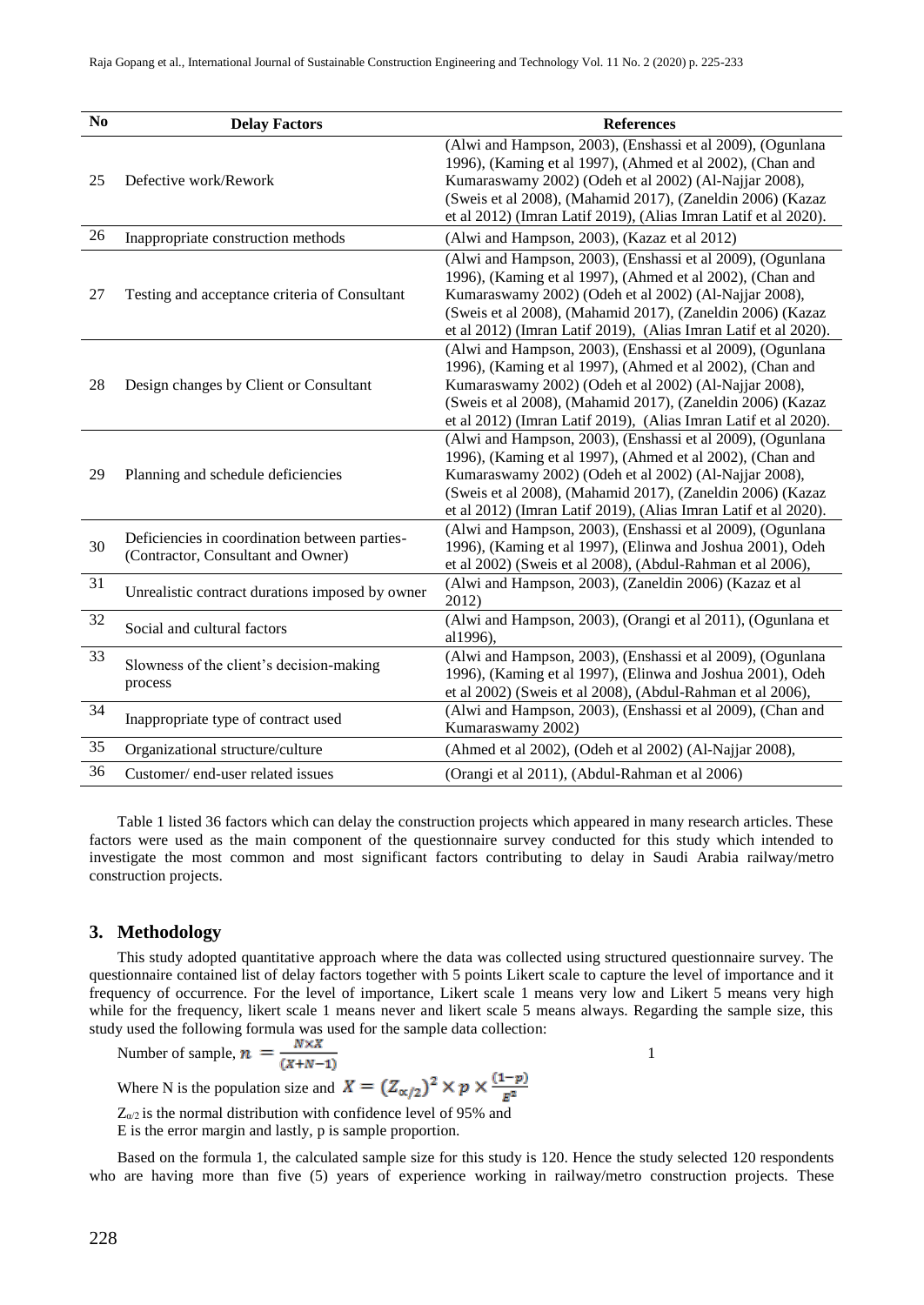respondents are professionals working on the Riyadh Metro project which spans around 176 KM with 85 stations. The respondents were clustered into client, consultant or contractor across the project. However, only 105 of the respondents responded where the collected data later was compiled for analysis.

The collected data was evaluated through statistical techniques known as Frequency Adjusted Importance Index (FAII). Based on this index, the ranking analysis was conducted. FAII value is the multiplication of Relative Importance Index (RII) and Frequency Index (FI) values. The Frequency Adjusted Importance Index (FAII) was developed to consider the effect of RII and FI together as suggested by the following formula (Ferdin & Fassa, 2019):

Frequency Adjusted Importance Index,  $F A II = R II \times F I$ 

Relative Importance Index,  $RII\% = (\frac{\sum W}{A} \times N) \times 100$  2

Frequency Index, 
$$
FI\% = \left(\frac{\sum W}{A} \times N\right) \times 100
$$

Where,  $W =$  weight given to each factor (importance/frequency) by the respondents (1-5),

 $A =$  the highest weight (in this case is 5),

 $N =$  total number of respondents.

### **4. Respondents' Demography**

**Table 1 - Responses based on working group**

The survey form was sent to the respondents that are currently working in railway construction to collect the data. About 120 respondents were selected from railway projects with each group (Client, Consultant or Contractor) were taken into consideration to ensure equal representation in regards to the research results. The entirety of the respondents was from the Riyadh Metro project which is currently in its final construction phase. From the data collection, sample size was 120 but only 105 respondents answered to the questionnaire survey. In the survey, 42 responses were respondents from the client group or representing the client as consultants whilst the remaining 63 responses were from the contractor group.

| <b>Table 1 - Responses based on working group</b> |                     |                   | <b>Working Group</b>                     |  |  |
|---------------------------------------------------|---------------------|-------------------|------------------------------------------|--|--|
| Working group                                     | Response<br>percent | Response<br>count | 15%                                      |  |  |
| Client                                            | 15%                 | 16                | 54%<br>30%                               |  |  |
| Consultant                                        | 30%                 | 32                |                                          |  |  |
| Contractor                                        | 54%                 | 57                | ■ Consultant<br>■ Client<br>■ Contractor |  |  |
|                                                   |                     |                   |                                          |  |  |

In the questionnaire survey for the experience in the construction industry, the three categories were formed. Table 2 illustrates the respondent's years of working experience for the 3 working groups.

| Table 2 - Respondent working experience |                     |                   |  |  |
|-----------------------------------------|---------------------|-------------------|--|--|
| Years of working experience             | Response<br>percent | Response<br>count |  |  |
| $6 - 10$                                | 31%                 | 33                |  |  |
| $11 - 15$                               | 38%                 | 40                |  |  |
| more than 15                            | 30%                 | 32                |  |  |

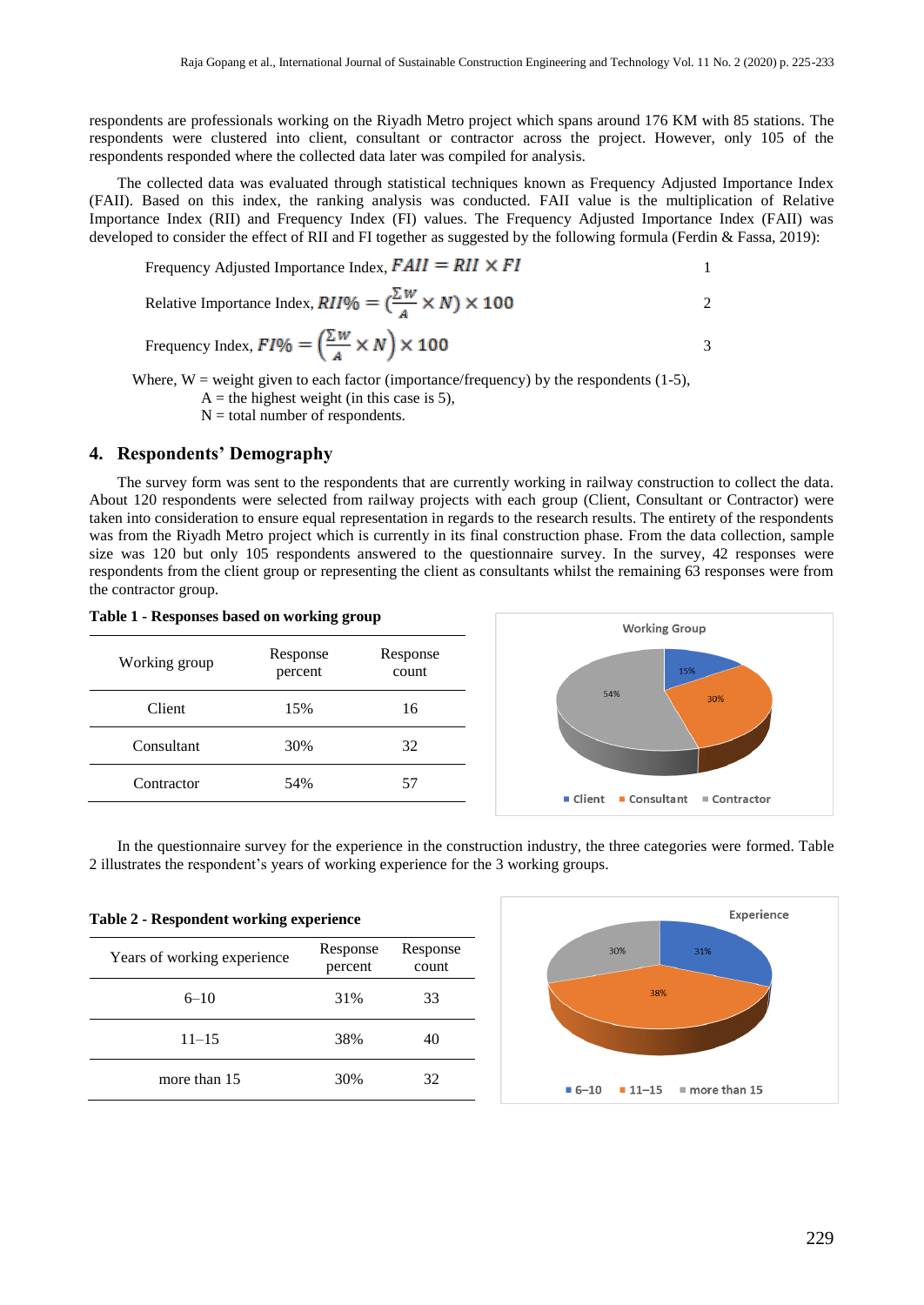| Qualification | Response<br>percent | Response<br>count |  |
|---------------|---------------------|-------------------|--|
| Diploma       | 4%                  | 4                 |  |
| Graduate      | 64%                 | 67                |  |
| Master's      | 30%                 | 32                |  |
| Ph.D.         | 2%                  |                   |  |





## **5. Ranking of the Delay Factors**

The thirty-six (36) delay factors were identified from reviewing the literature which were then designed to be the questionnaire items which the respondents answered. Table 4 below presents the Frequency Adjusted Importance Index by showing the RII, FI and FAII values, along with the ranking of each factor based by the responses made by the respondents.

**Table 4 - Frequency Adjusted Importance Index (FAII)**

| <b>Delay Factor</b>                                                               |       | $FI$   | (FAII)        | <b>FAII</b>             |
|-----------------------------------------------------------------------------------|-------|--------|---------------|-------------------------|
|                                                                                   |       | $(\%)$ | $\frac{1}{2}$ | Rank                    |
| Inaccurate supplemental design information                                        | 74.48 | 65.71  | 48.941        | 6                       |
| Construction site conditions (location, weather, hazard etc.)                     | 67.43 | 63.24  | 42.641        | 11                      |
| Client's decision-making process and changes in control procedures                | 78.86 | 71.05  | 56.026        | $\mathbf{1}$            |
| Insufficient communication between the owner(s) and the $2(s)$                    | 59.05 | 59.81  | 35.316        | 20                      |
| Design team experience                                                            | 69.71 | 55.81  | 38.907        | 15                      |
| Design errors (including ambiguities and discrepancies of details/specifications) | 75.81 | 72.57  | 55.016        | $\boldsymbol{2}$        |
| Issues regarding permissions/ approvals from other stakeholders                   | 71.43 | 72.38  | 51.701        | 5                       |
| External work due to public agencies, Government regulation                       | 69.14 | 42.67  | 29.501        | 28                      |
| Delivery of material                                                              | 73.52 | 50.29  | 36.972        | 17                      |
| Poor procurement programming of materials                                         | 67.43 | 50.10  | 33.779        | 21                      |
| Storage of material                                                               | 58.29 | 42.48  | 24.758        | 30                      |
| Low quality of materials                                                          | 68.95 | 47.43  | 32.703        | 24                      |
| Material supply monopoly                                                          | 62.10 | 50.10  | 31.107        | 26                      |
| Lack of trades skill                                                              | 65.14 | 50.10  | 32.633        | 25                      |
| Labor skills level                                                                | 74.29 | 72.38  | 53.769        | $\mathbf{3}$            |
| Availability of labor                                                             | 71.43 | 49.90  | 35.646        | $\overline{19}$         |
| Productivity of labor                                                             | 75.05 | 57.52  | 43.170        | 10                      |
| Equipment quality                                                                 | 60.57 | 35.05  | 21.229        | 34                      |
| Equipment breakdown                                                               | 61.33 | 35.05  | 21.496        | 33                      |
| Equipment maintenance                                                             | 60.00 | 35.05  | 21.029        | 35                      |
| Inaccurate prediction of equipment production rate                                | 62.86 | 35.05  | 22.030        | 32                      |
| Delay in payment                                                                  | 67.24 | 62.29  | 41.880        | 13                      |
| Contractor financial problems                                                     | 68.19 | 57.33  | 39.096        | 14                      |
| Poor Site Management                                                              | 71.43 | 64.95  | 46.395        | $\,8\,$                 |
| Defective work/Rework                                                             | 74.48 | 64.76  | 48.232        | $\overline{7}$          |
| Inappropriate construction methods                                                | 67.43 | 44.95  | 30.311        | 27                      |
| Testing and acceptance criteria of 2                                              | 60.57 | 55.05  | 33.343        | 22                      |
| Design changes by Client or Consultant                                            | 80.38 | 64.76  | 52.056        | $\overline{\mathbf{4}}$ |
| Planning and schedule deficiencies                                                | 70.48 | 59.81  | 42.151        | $\overline{12}$         |
| Deficiencies in coordination between parties                                      | 65.90 | 55.05  | 36.279        | 18                      |
| Unrealistic contract durations imposed by owner                                   | 70.67 | 37.52  | 26.517        | $\overline{29}$         |
| Social and cultural factors                                                       | 49.14 | 47.43  | 23.308        | 31                      |
| Slowness of the Client's decision-making process                                  | 67.43 | 64.76  | 43.668        | 9                       |
| Inappropriate type of contract used                                               | 65.90 | 49.90  | 32.890        | 23                      |
| Organizational structure/culture                                                  | 62.10 | 62.48  | 38.795        | 16                      |
| Customer/end-user related issues                                                  | 56.38 | 35.05  | 19.760        | 36                      |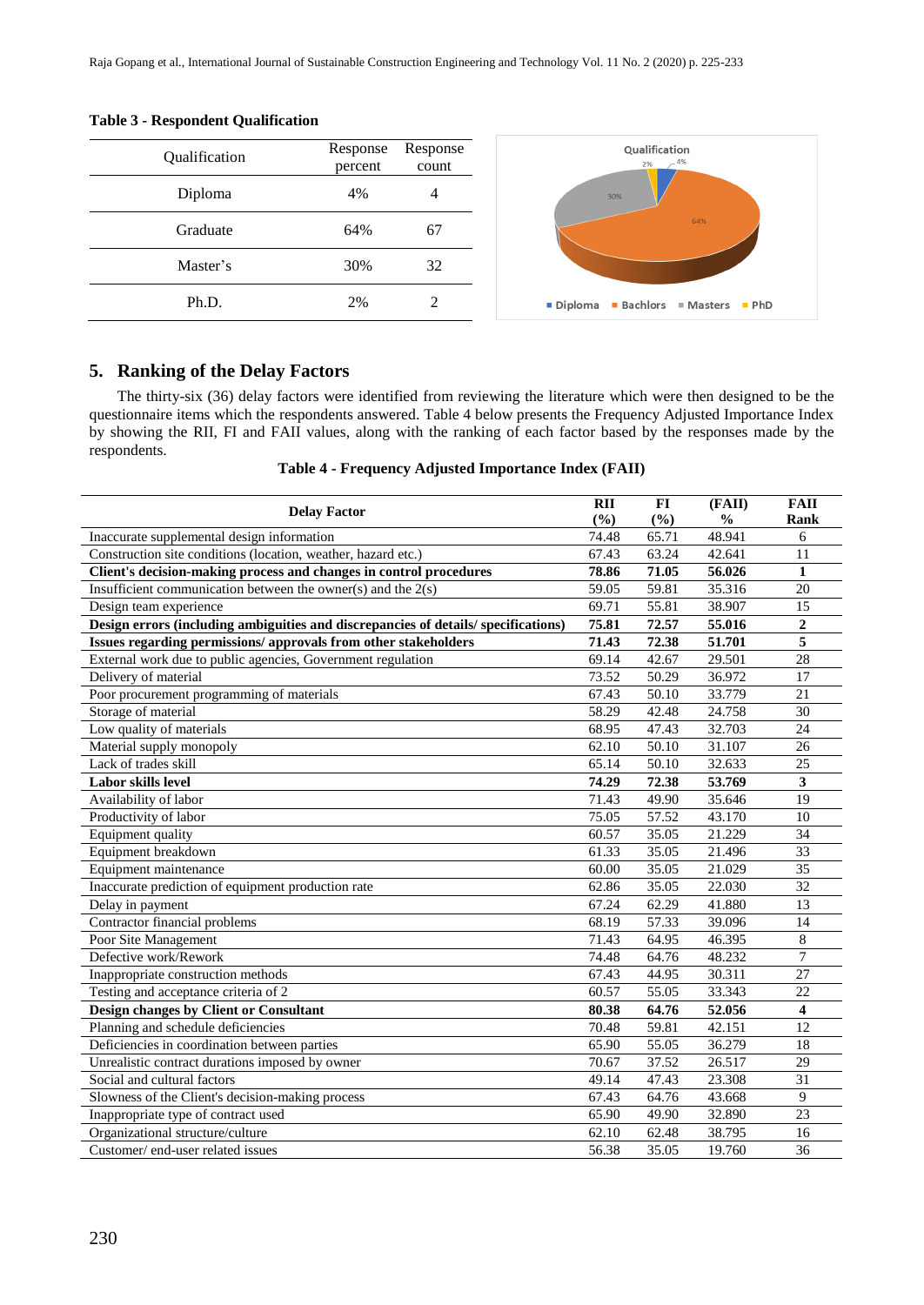Table 4 shows the ranking of the factors that are mostly responsible for causing delays based on the results of the Frequency Adjusted Importance Index (FAII). The factor of "**client's decision-making process and changes in control procedures**" is the most critical delay causing factor. It was often due to the client's ill-advised judgement and lacks experience or know-how in the field which consequently adds delays to the project. The  $2<sup>nd</sup>$  and  $4<sup>th</sup>$  factors were both related to **design issues** (errors, delays, inaccurate supplemental design information, and changes to the design) which are essential factors that contribute in delaying the construction of the project. Additionally, the design errors indicate incorrect or unsatisfactory project deliverables which results in wrong utilization or incorrect procedures when it came to the execution phase. This highlights the importance of employing an experienced design team to generate a detailed error-free design to avoid delays. The changes prompted by the client can also be avoided by better design at the early stages. The "**labor skills level**" factor is ranked 3rd in the analysis of the most critical delaying factor. It generally recognized that project execution depends on the aptitudes of the workers during the construction, whose abilities and capacities can influence the project performance to a better or to a lesser degree. The delay factor **issues regarding permissions/approvals from other stakeholders** is ranked 5th in the analysis. As the Riyadh Metro project is in the urban area of the city, many stakeholders are currently involved in the approvals and permit for the proceeding of the Riyadh Metro related activities. The coordination of each entity is vital as to avoid future delay.

#### **6. Conclusion**

This paper recognized and assessed the primary delay factors in the construction of the Riyadh Metro project, Saudi Arabia. Initially, thirty-six factors were distinguished by literature review and afterwards, these variables were assessed by respondent's answer to the questionnaire regarding the importance and frequency of each factor. Frequency Adjusted Importance Index was (FAII) was utilized to gauge and evaluate the significance of the delay factors. By ranking the delay factors based on its values of importance and frequency, the result of this research identified the top five main delay factors to the railway construction projects which are "Client's decision-making process and changes in control procedures", "Design Errors (including ambiguities and discrepancies of details/specifications)", "Labor skills level", "Design changes by Client or Consultant" and lastly, "Issues regarding permissions/ approvals from other stakeholders". This study would benefit the professionals in railway construction industry and scholars with this finding as it will help them to distinguish the level of this examination by giving the most thought to the delay factors distinguished by this investigation. Finally, this study is hoped to help the railway construction industry in bettering itself by highlighting which issues should be focused on to counter the delays and reduce downtimes.

#### **References**

Gunduz M, Nielsen Y, Ozdemir M (2015) "Fuzzy assessment model to estimate the probability of delay in Turkish construction projects," J. Manag. Eng., vol. 31, no. 4

Hossen M. M., Kang S, Kim J, (2015) "Construction schedule delay risk assessment by using combined AHP-RII methodology for an international NPP project," Nucl. Eng. Technol., vol. 47, no. 3, pp. 362-379

Gardezi S. S. S, Manarvi I. A, Gardezi S. J. S, (2014) "Time extension factors in construction industry of Pakistan," Procedia Eng., vol. 77, pp. 196-204

Van L. T, Sang N. M, Viet N. T, (2016)"A conceptual model of delay factors affecting government construction projects," ARPN J. Sci. Technol., vol. 5, no. 2, pp. 92-100

Marzouk M. M and El-Rasas T. I, (2014) "Analyzing delay causes in egyptian construction projects," J. Adv. Res., vol. 5, no. 1, pp. 49-55

Aziz R. F, (2013) "Ranking of delay factors in construction projects after Egyptian revolution," Alexandria Eng. J., vol. 52, no. 3, pp. 387-406

Apolot R., Alinaitwe H, Tindiwensi D., (2011) "An Investigation into the Causes of Delay and Cost Overrun in Uganda's Public Sector Construction Projects," J. Constr. Dev. Ctries., vol. 18, no. 2, pp. 33–47

Assaf S. A. and Al-Hejji S, (2006) "Causes of delay in large construction projects," Int. J. Proj. Manag., vol. 24, no. 4, pp. 349–357

Al-Kharashi A. and Skitmore M., (2009) "Causes of delays in Saudi Arabian public sector construction projects," Constr. Manag. Econ., vol. 27, no. 1, pp. 3–23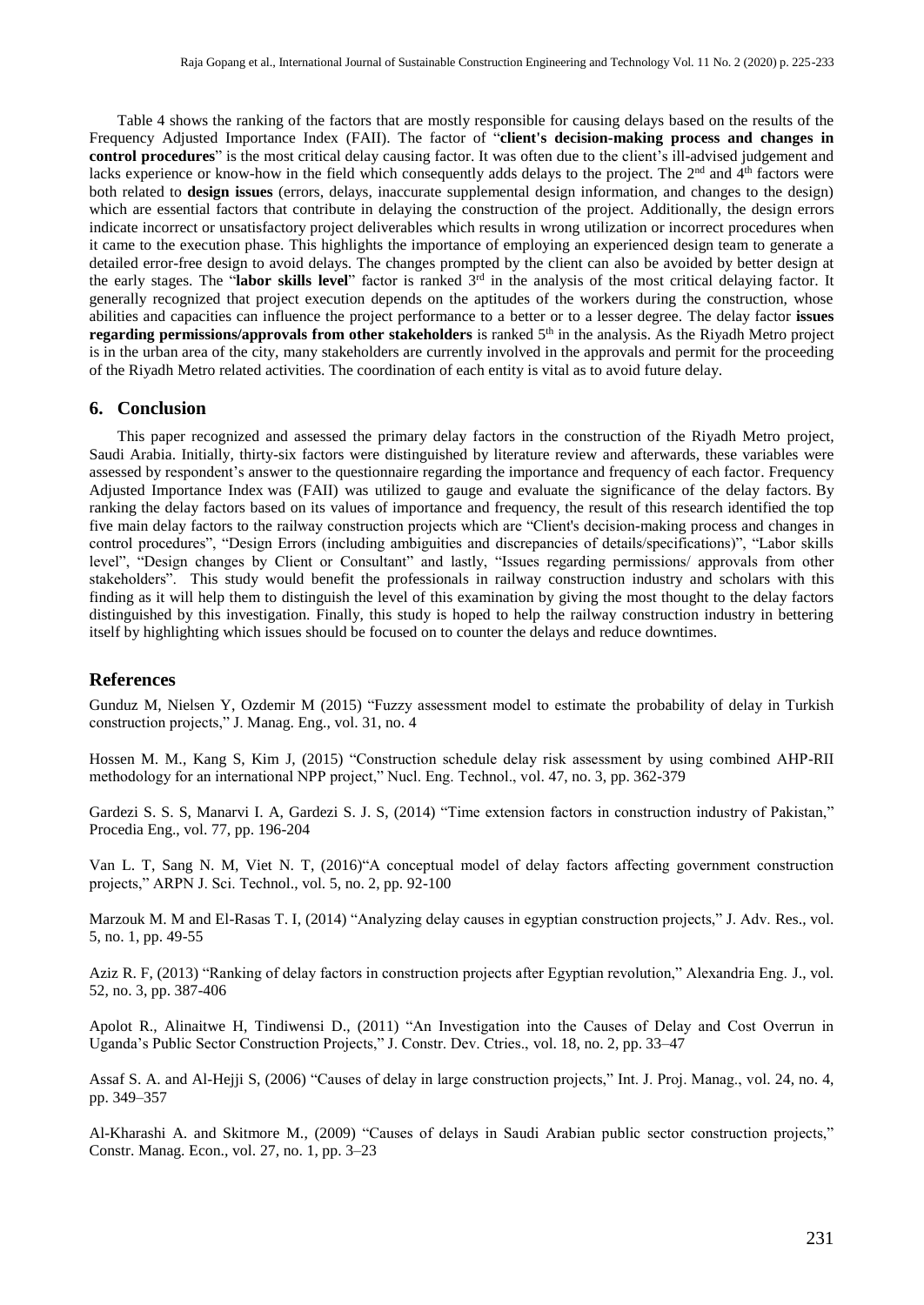Al-ghafly M. A., (1999) "Delay in the Construction of Public Utility Projects in Saudi Arabia," Int. J. Proj. Manag., vol. 17, no. 2, pp. 101–106

Faridi A. S. and El-Sayegh S. M., (2006) "Significant factors causing delay in the UAE construction industry," Constr. Manag. Econ., vol. 24, no. 11, pp. 1167–1176

Turkey A, (2011) "The reality of projects in terms of organization and structure, and the reasons for success and failure In Saudi Arabia," Alwatan Newsp.,

Alsuliman J, Bowles G, and Chen Z, (2012) "Current practice of variation order management in the Saudi construction industry," Assoc. Res. Constr. Manag. ARCOM 2012 - Proc. 28th Annu. Conf., vol. 2, pp. 1003-1012

Senouci A., Ismail A. A., and Eldin N., (2016) "Time and Cost Overrun in Public Construction Projects in Oatar," Creat. Constr. Conf. 2016, pp. 231–236

Alwi S. and Hampson K., (2003) "Identifying the Important Causes of Delays in Building Construction Projects," 9th East Asia-Pacific Conf. Struct. Eng. Constr., pp. 319–335

Enshassi A., Al Najjar J., and Kumaraswamy M., (2009) "Delays and cost overruns in the construction projects in the Gaza Strip," J. Financ. Manag. Prop. Constr., vol. 14, no. 2, pp. 126-151

Ogunlana S. O., Promkuntong K., and Jearkjirm V., (1996) "Construction delays in a fast-growing economy: Comparing Thailand with other economies," Int. J. Proj. Manag., vol. 14, no. 1, pp. 37-45

Kaming P. F, Olomolaiye P. O, Holt G. D, and Harris F. C, (1997) "Factors influencing construction time and cost overruns on high-rise projects in Indonesia," Constr. Manag. Econ., vol. 15, no. 1, pp. 83-94

Elinwa A. U. and Joshua M., (2001)"Time-overrun factors in Nigerian construction industry," J. Constr. Eng. Manag., vol. 127, no. 5, pp. 419-425

Ahmed S. M., Azhar S., Castillo M., andKappagantula P., (2002) "Construction Delays in Florida: An Empirical Study," ASC Proc. 39th Annu. Conf., pp. 491-500

Chan D. W. M. and Kumaraswamy M. M., (2002) "Compressing construction durations: Lessons learned from Hong Kong building projects," Int. J. Proj. Manag., vol. 20, no. 1, pp. 23-35

Odeh A. M. and Battaineh H. T., (2002) "Causes of construction delay: Traditional contracts," Int. J. Proj. Manag., vol. 20, no. 1, pp. 67-73

Al-Najjar J. M., ( 2008) "Factors Influencing Time and Cost Overruns on Construction Projects in the Gaza Strip," Int. J. Phys. Soc. Sci., pp. 1-219

Orangi A., Palaneeswaran E., and Wilson J., (2011) "Exploring delays in Victoria-based Astralian pipeline projects," Procedia Eng., vol. 14, pp. 874-881

Sweis G., Sweis R., Abu Hammad A., and Shboul A., (2008) "Delays in construction projects: The case of Jordan," Int. J. Proj. Manag., vol. 26, no. 6, pp. 665-674

Mahamid I., (2017)"Schedule Delay in Saudi Arabia Road Construction Projects: Size, Estimate, Determinants and Effects," Int. J. Archit. Eng. Constr., vol. 6, no. 3

Chan Z. C. Y., Fung Y. L., and Chien W. T., (2013) "Bracketing in phenomenology: Only undertaken in the data collection and analysis process?," Qual. Rep., vol. 18, no. 30

Zaneldin E. K., (2006) "Construction claims in United Arab Emirates: Types, causes, and frequency," Int. J. Proj. Manag., vol. 24, no. 5, pp. 453-459

Le-Hoai L., Lee Y. D., and Lee J. Y., (2008) "Delay and cost overruns in Vietnam large construction projects: A comparison with other selected countries," KSCE J. Civ. Eng., vol. 12, no. 6, pp. 367-377